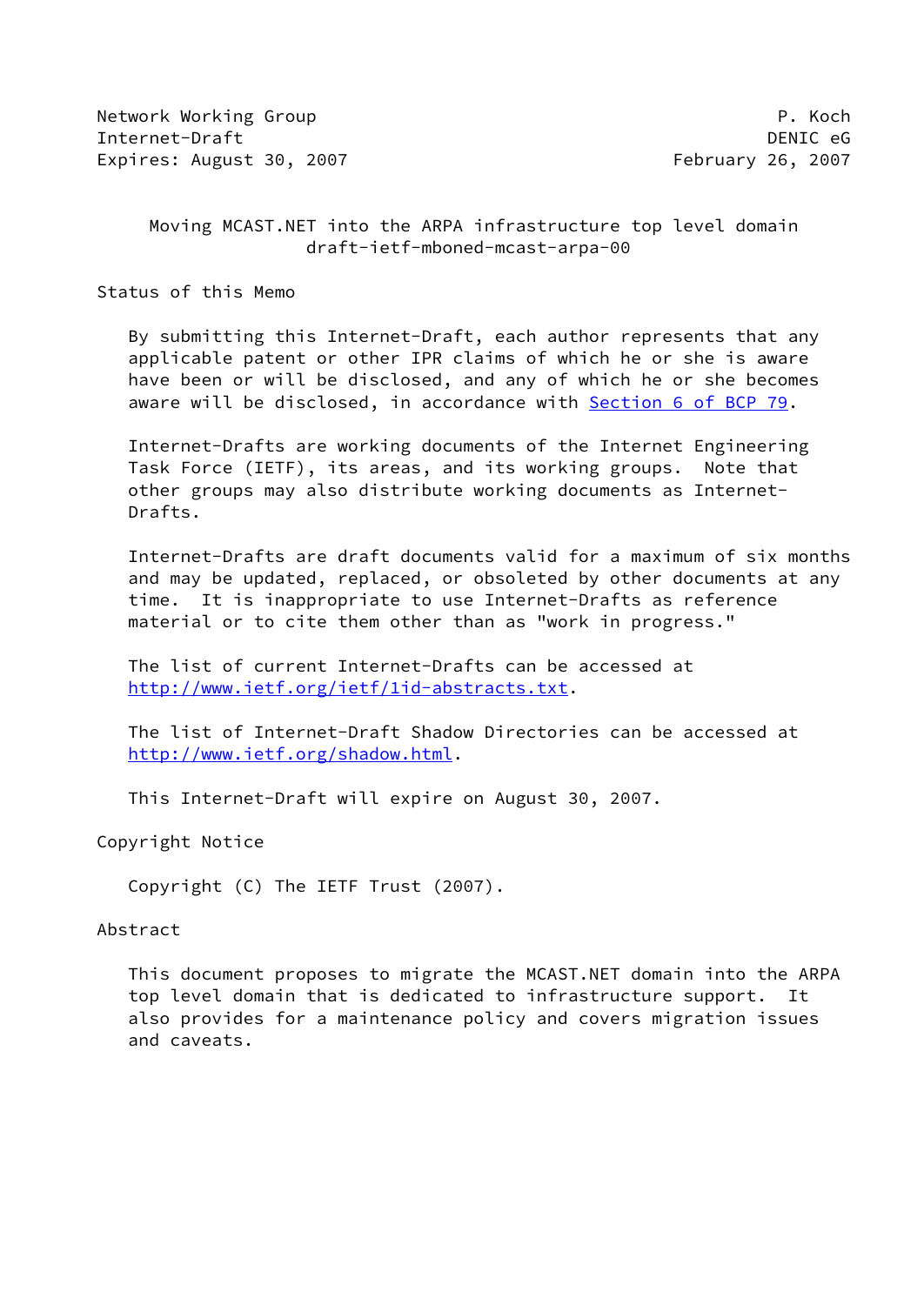Internet-Draft **Rehoming MCAST.NET** February 2007

# Table of Contents

| $\perp$ .         | Introduction $\ldots \ldots \ldots \ldots \ldots \ldots \ldots \frac{3}{2}$ |  |
|-------------------|-----------------------------------------------------------------------------|--|
| 1.1.              | The ARPA top level domain 3                                                 |  |
| 2.                |                                                                             |  |
| $\underline{3}$ . | Registration Policy $\cdots$ 3                                              |  |
| 3.1.              | Names and Addresses eligible for Registration in                            |  |
|                   |                                                                             |  |
| 3.2.              | Subdomains of MCAST.ARPA $\dots \dots \dots \dots \dots \dots$              |  |
| $\overline{4}$ .  |                                                                             |  |
| 4.1.              | Migration Strategies $\frac{4}{5}$                                          |  |
| 4.1.1.            |                                                                             |  |
| 4.1.2.            |                                                                             |  |
| 4.1.3.            | Continue $\dots \dots \dots \dots \dots \dots \dots \dots \dots \dots$      |  |
| $\overline{5}$ .  | Security Considerations $\frac{4}{5}$                                       |  |
| $\underline{6}$ . | IANA Considerations 5                                                       |  |
| $\underline{7}$ . | Acknowledgements 5                                                          |  |
| 8.                |                                                                             |  |
| 8.1.              | Normative References 5                                                      |  |
| 8.2.              | Informative References 5                                                    |  |
|                   | Appendix A. Document Revision History 6                                     |  |
| A.1.              | Initial Document $\ldots \ldots \ldots \ldots \ldots \ldots$                |  |
|                   |                                                                             |  |
|                   | Intellectual Property and Copyright Statements $\ldots$ . T                 |  |
|                   |                                                                             |  |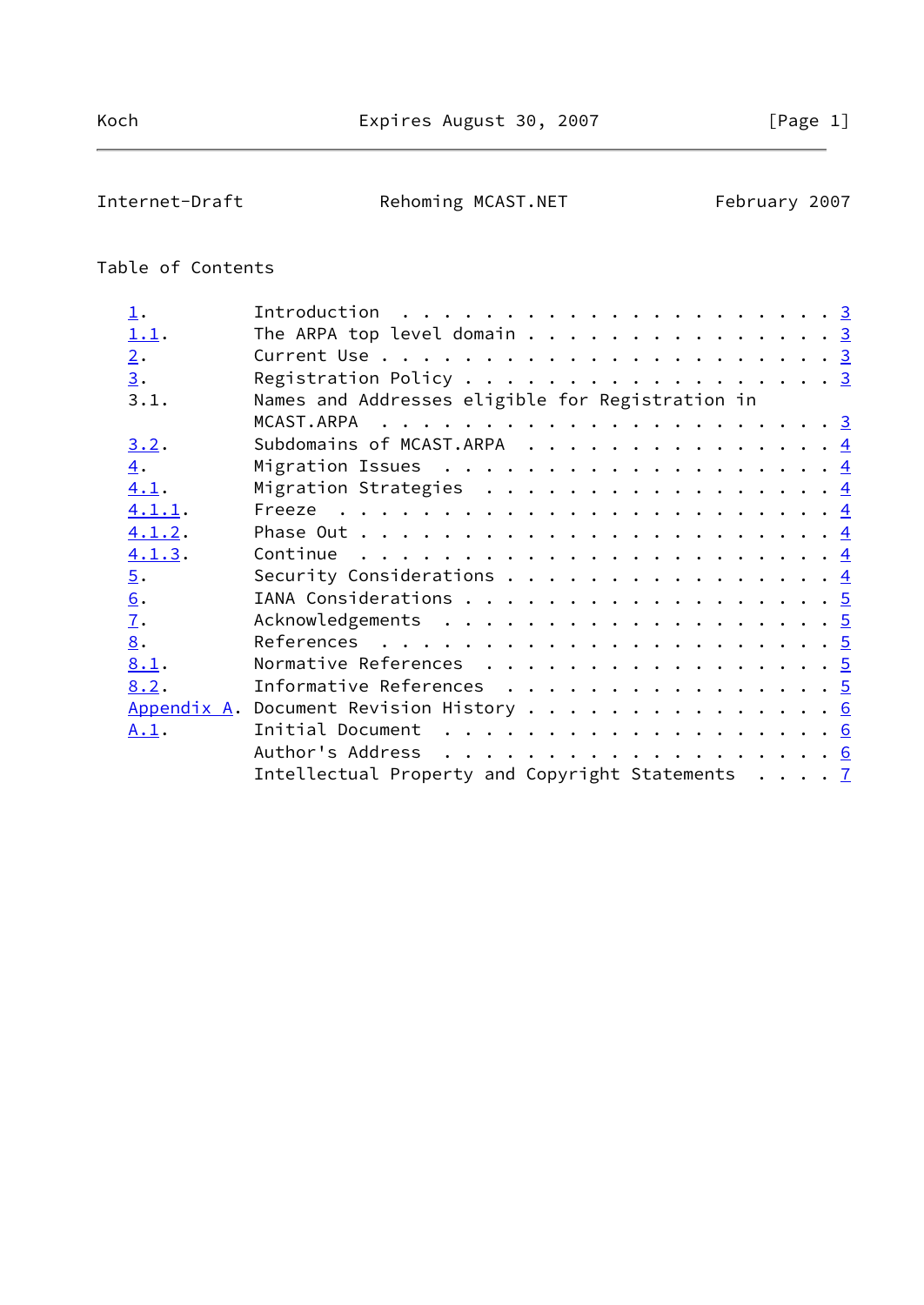Koch **Expires August 30, 2007** [Page 2]

<span id="page-2-1"></span>Internet-Draft Rehoming MCAST.NET February 2007

#### <span id="page-2-0"></span>[1](#page-2-0). Introduction

 This document describes a maintenance policy and migration strategy for the MCAST.NET (MCAST.ARPA) domain that contains names for a subset of the multicast groups assigned by the IANA.

Comments should be sent to the mboned working group.

<span id="page-2-2"></span>[1.1](#page-2-2). The ARPA top level domain

 [RFC3172] designates the ARPA top level domain as "Address and Routing Parameters Area" to be used for infrastructure applications.

 The MCAST.NET second level domain fulfills the criteria layed out in section [2.1 of \[RFC3172\]](https://datatracker.ietf.org/doc/pdf/rfc3172#section-2.1). However, there is no standards track document explicitly designating this domain to a multicast group name to multicast group address mapping.

[RFC3171] defines the multicast address assignment policy.

# <span id="page-2-3"></span>[2](#page-2-3). Current Use

 Currently the zone MCAST.NET reflects the contents of the IANA multicast address registry. However, some names are missing from the DNS zone and some names used differ from the description that appears in the registry file.

 With few exceptions, only multicast group addresses from 224.0.0/24 and 224.0.1/24 are listed in MCAST.NET. Addresses outside 224/8 do not appear at all.

### <span id="page-2-4"></span>[3](#page-2-4). Registration Policy

Names within MCAST.ARPA will consist of one additional label and will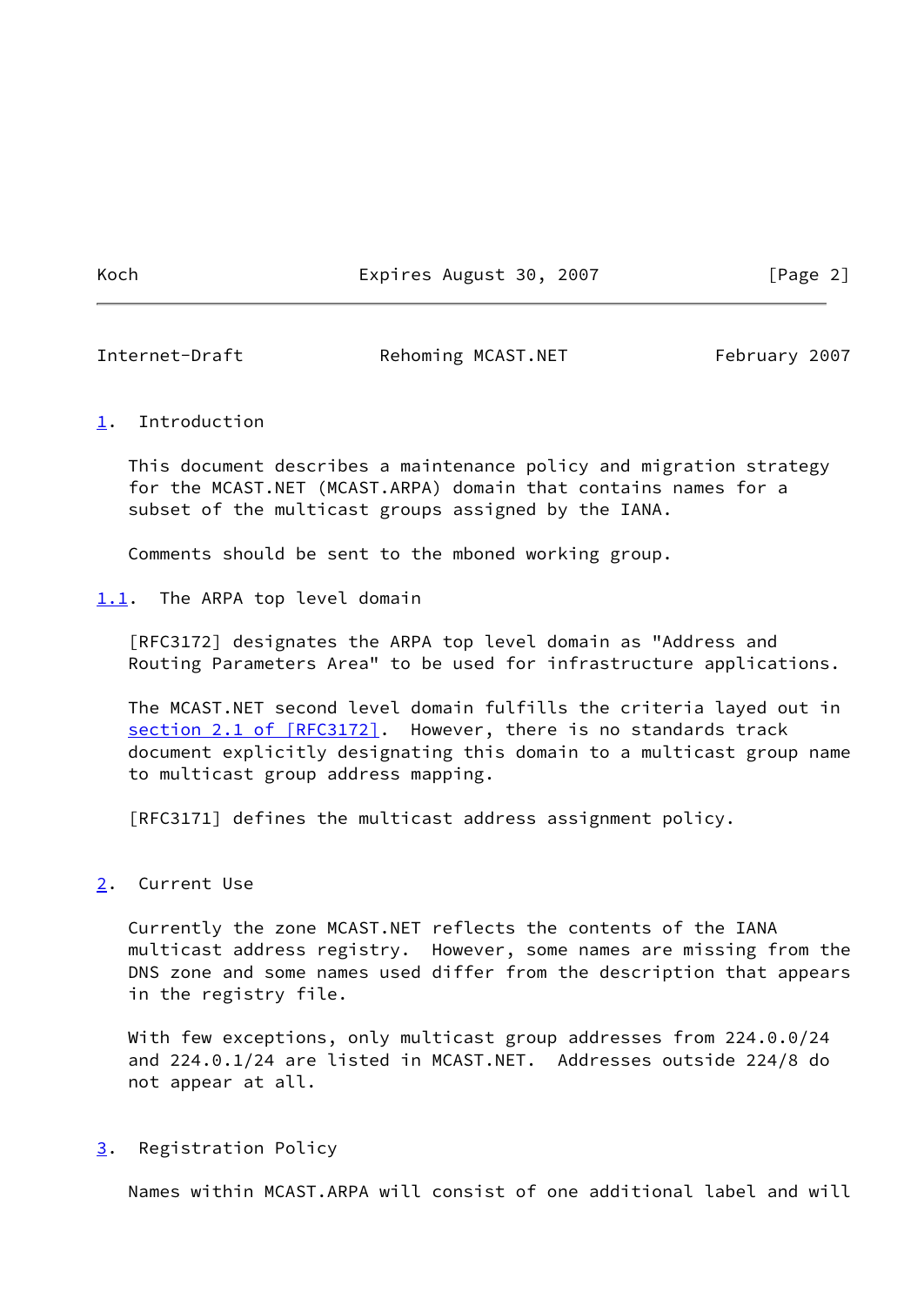adhere to the hostname syntax requirements of  $[REC1123]$ . These names will own a single A RR, a single AAAA RR, or both. Addresses will be in the IPv4 or IPv6 multicast address space.

<span id="page-3-5"></span>[3.1](#page-3-5). Names and Addresses eligible for Registration in MCAST.ARPA

 Only IANA multicast address registrations are eligible for being listed in MCAST.ARPA.

Koch **Expires August 30, 2007** [Page 3]

<span id="page-3-1"></span>Internet-Draft Rehoming MCAST.NET February 2007

### <span id="page-3-0"></span>[3.2](#page-3-0). Subdomains of MCAST.ARPA

 There might be subdomains below MCAST.ARPA that serve special purposes.

### <span id="page-3-2"></span>[4](#page-3-2). Migration Issues

 The current content of the MCAST.NET zone shall be brought in line with the multicast address registry.

 Since legacy systems may use MCAST.NET for quite some time, there needs to be a mapping/forwarding solution to answer those queries in a useful manner without discouraging migration.

RFCs mentioning MCAST.NET are [[RFC3261](https://datatracker.ietf.org/doc/pdf/rfc3261)] and [\[RFC3678](https://datatracker.ietf.org/doc/pdf/rfc3678)].

 An updated multicast address assignment policy appears in [\[I-D.ietf-mboned-addrarch](#page-5-2)].

<span id="page-3-3"></span>[4.1](#page-3-3). Migration Strategies

 After the move, several options are available for the future handling of MCAST.NET.

<span id="page-3-4"></span>[4.1.1](#page-3-4). Freeze

 The current MCAST.NET zone could be frozen, so that no additions, deletions or changes to the content (apart from those necessary for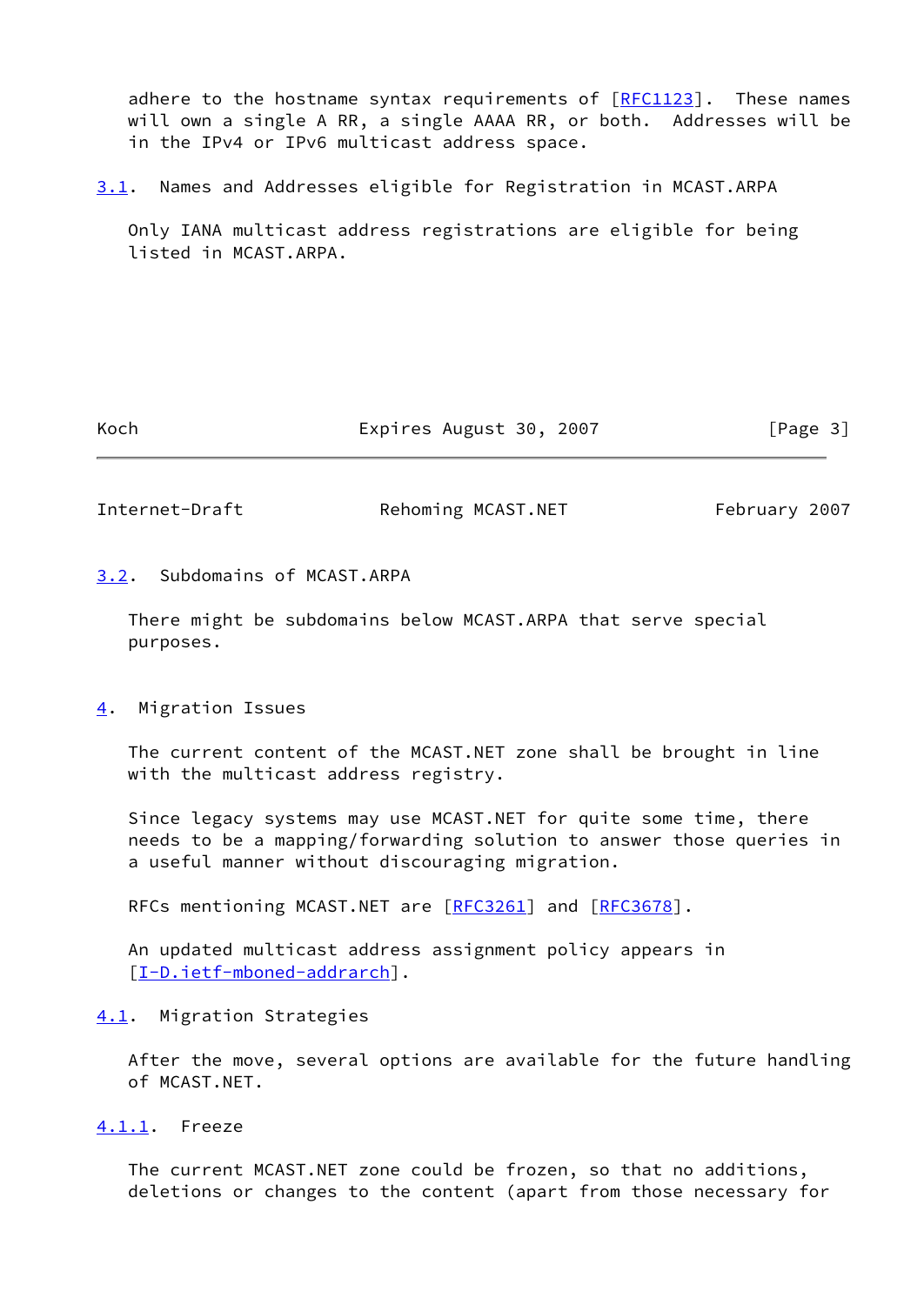maintenance, e.g. SOA and NS RRs) would be perfomed. New registrations would only be available in MCAST.ARPA, so this could be an incentive for querying clients to alter their behavior as well.

<span id="page-4-0"></span>[4.1.2](#page-4-0). Phase Out

MCAST.NET would only see deletions.

<span id="page-4-1"></span>[4.1.3](#page-4-1). Continue

 MCAST.NET could be further operated in parallel, either by operational habit or per DNAME RR.

<span id="page-4-2"></span>[5](#page-4-2). Security Considerations

The usual Security Considerations for the DNS apply.

There is no Security Problem associated with the migration itself.

<span id="page-4-7"></span><span id="page-4-6"></span><span id="page-4-5"></span><span id="page-4-4"></span><span id="page-4-3"></span>

| Koch                            | Expires August 30, 2007                                    | [Page 4]                                                             |
|---------------------------------|------------------------------------------------------------|----------------------------------------------------------------------|
| Internet-Draft                  | Rehoming MCAST.NET                                         | February 2007                                                        |
| signed.                         |                                                            | MCAST.ARPA. should be signed with DNSSEC as soon as the ARPA zone is |
| {This section needs more work.} |                                                            |                                                                      |
| IANA Considerations<br>6.       |                                                            |                                                                      |
|                                 | This document makes a recommendation to IANA.              |                                                                      |
| {This section needs more work.} |                                                            |                                                                      |
| Acknowledgements<br>7.          |                                                            |                                                                      |
|                                 | The author would like to thank David Conrad for his input. |                                                                      |
| References<br>8.                |                                                            |                                                                      |
| 8.1. Normative References       |                                                            |                                                                      |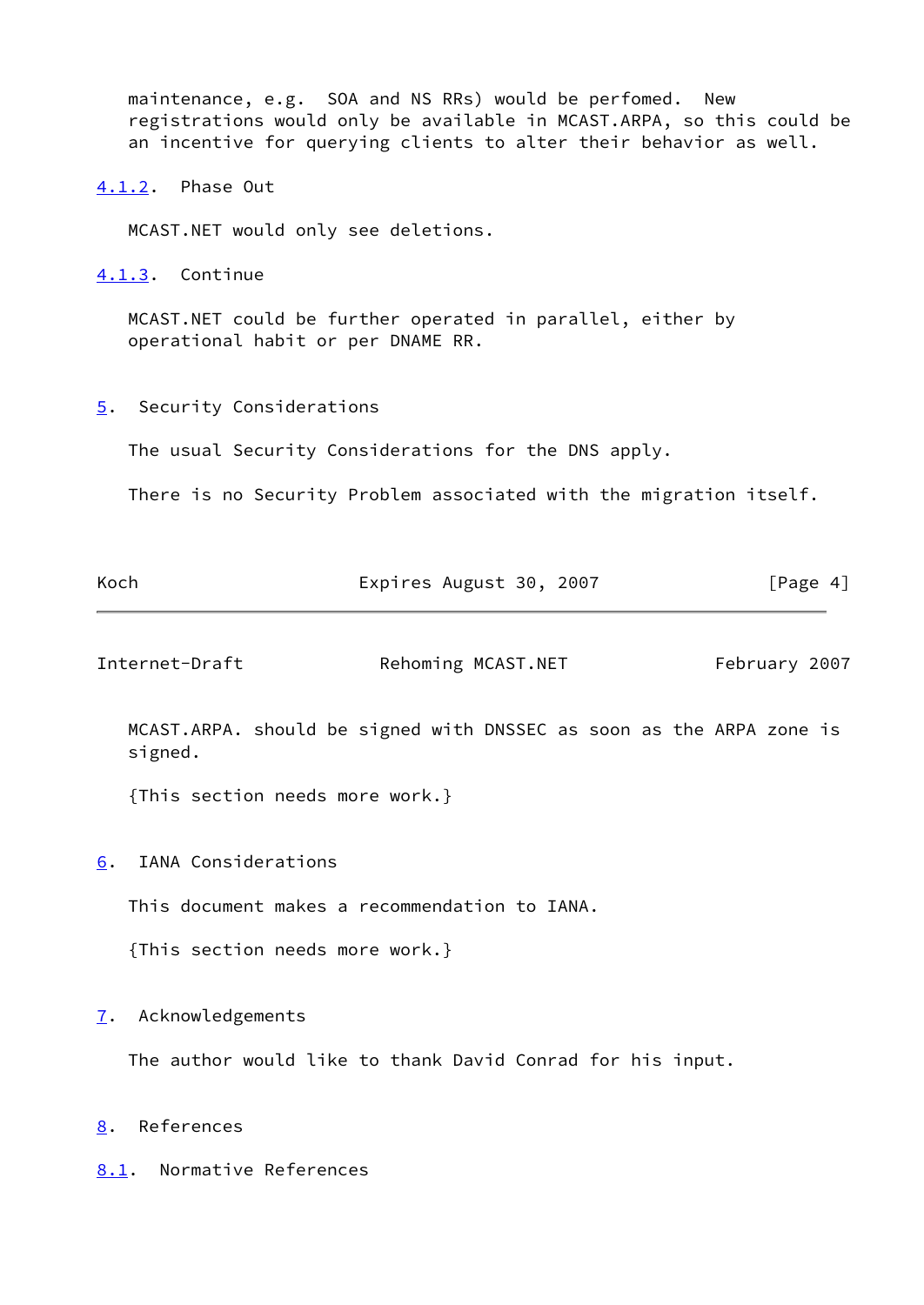- [RFC1034] Mockapetris, P., "Domain names concepts and facilities", STD 13, [RFC 1034,](https://datatracker.ietf.org/doc/pdf/rfc1034) November 1987.
- [RFC1035] Mockapetris, P., "Domain names implementation and specification", STD 13, [RFC 1035,](https://datatracker.ietf.org/doc/pdf/rfc1035) November 1987.
- [RFC1123] Braden, R., "Requirements for Internet Hosts Application and Support", STD 3, [RFC 1123](https://datatracker.ietf.org/doc/pdf/rfc1123), October 1989.
- [RFC3171] Albanna, Z., Almeroth, K., Meyer, D., and M. Schipper, "IANA Guidelines for IPv4 Multicast Address Assignments", [BCP 51](https://datatracker.ietf.org/doc/pdf/bcp51), [RFC 3171,](https://datatracker.ietf.org/doc/pdf/rfc3171) August 2001.
- [RFC3172] Huston, G., "Management Guidelines & Operational Requirements for the Address and Routing Parameter Area Domain ("arpa")", [BCP 52](https://datatracker.ietf.org/doc/pdf/bcp52), [RFC 3172](https://datatracker.ietf.org/doc/pdf/rfc3172), September 2001.
- <span id="page-5-0"></span>[8.2](#page-5-0). Informative References
	- [I-D.ietf-mboned-addrarch]

<span id="page-5-2"></span> Savola, P., "Overview of the Internet Multicast Addressing Architecture", [draft-ietf-mboned-addrarch-05](https://datatracker.ietf.org/doc/pdf/draft-ietf-mboned-addrarch-05) (work in progress), October 2006.

 [RFC2780] Bradner, S. and V. Paxson, "IANA Allocation Guidelines For Values In the Internet Protocol and Related Headers",

| Koch | Expires August 30, 2007 | [Page 5] |
|------|-------------------------|----------|
|------|-------------------------|----------|

<span id="page-5-1"></span>Internet-Draft Rehoming MCAST.NET February 2007

[BCP 37](https://datatracker.ietf.org/doc/pdf/bcp37), [RFC 2780,](https://datatracker.ietf.org/doc/pdf/rfc2780) March 2000.

- [RFC2908] Thaler, D., Handley, M., and D. Estrin, "The Internet Multicast Address Allocation Architecture", [RFC 2908,](https://datatracker.ietf.org/doc/pdf/rfc2908) September 2000.
- [RFC3261] Rosenberg, J., Schulzrinne, H., Camarillo, G., Johnston, A., Peterson, J., Sparks, R., Handley, M., and E. Schooler, "SIP: Session Initiation Protocol", [RFC 3261](https://datatracker.ietf.org/doc/pdf/rfc3261), June 2002.
- [RFC3678] Thaler, D., Fenner, B., and B. Quinn, "Socket Interface Extensions for Multicast Source Filters", [RFC 3678](https://datatracker.ietf.org/doc/pdf/rfc3678), January 2004.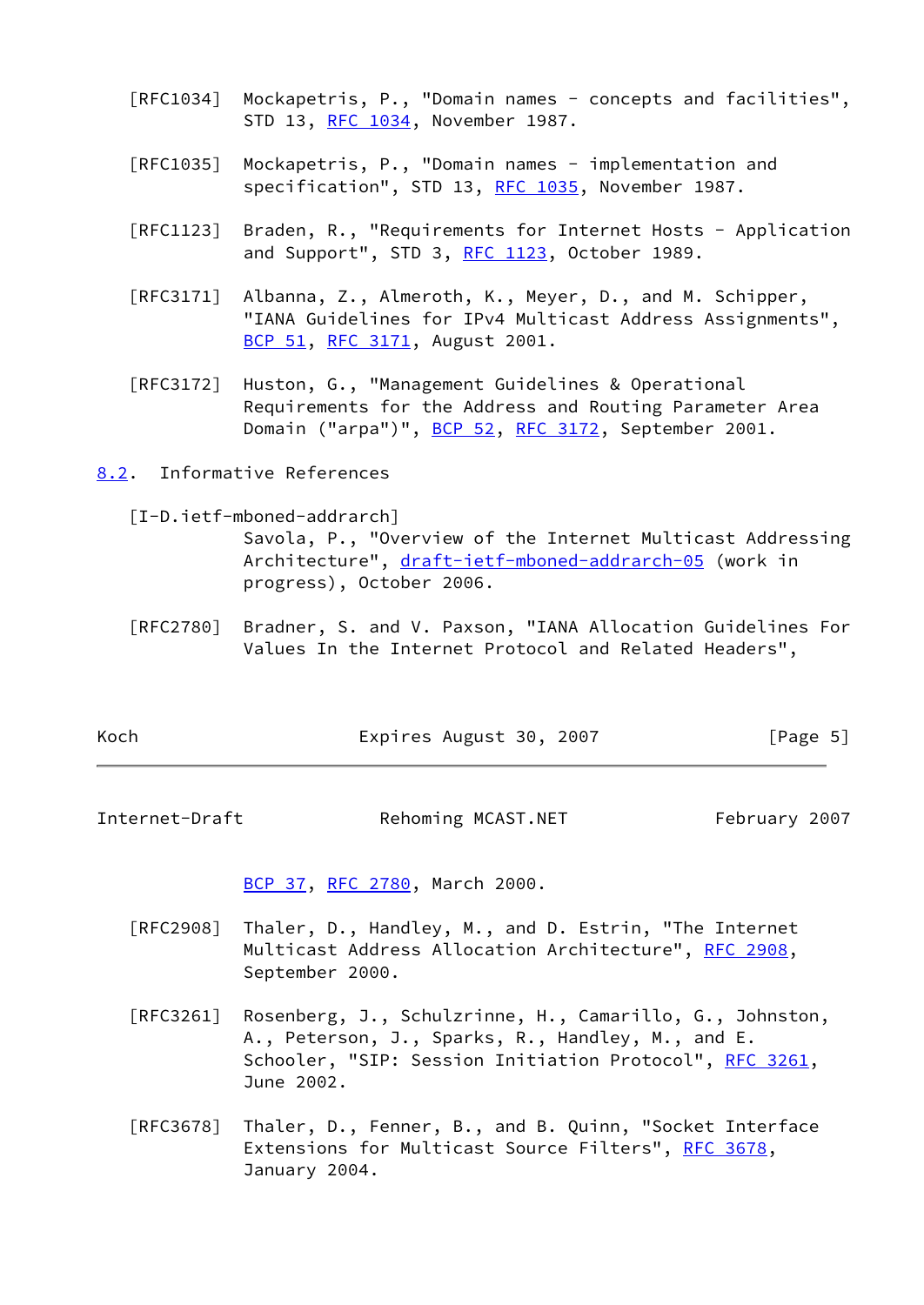<span id="page-6-0"></span>[Appendix A.](#page-6-0) Document Revision History

This section is to be removed should the draft be published.

<span id="page-6-1"></span>[A.1](#page-6-1). Initial Document

 First draft, taking over with only little changes from [draft-koch-mboned-mcast-arpa-00.txt](https://datatracker.ietf.org/doc/pdf/draft-koch-mboned-mcast-arpa-00.txt)

Author's Address

 Peter Koch DENIC eG Wiesenhuettenplatz 26 Frankfurt 60329 D<sub>F</sub> Phone: +49 69 27235 0 Email: pk@DENIC.DE

Koch **Expires August 30, 2007** [Page 6]

<span id="page-6-2"></span>Internet-Draft Rehoming MCAST.NET February 2007

Full Copyright Statement

Copyright (C) The IETF Trust (2007).

 This document is subject to the rights, licenses and restrictions contained in  $\underline{BCP}$  78, and except as set forth therein, the authors retain all their rights.